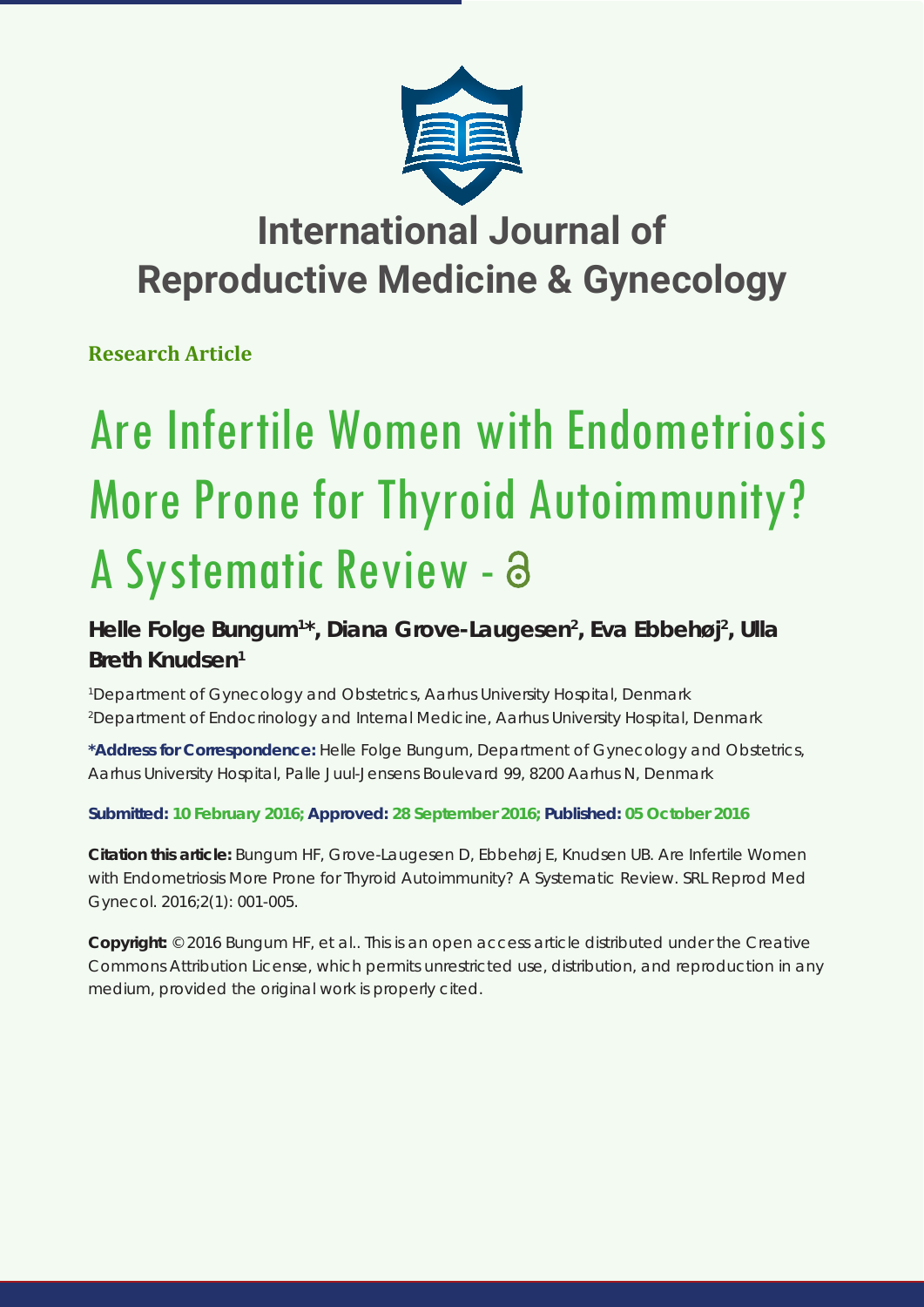#### **ABSTRACT**

Hypothyroidism, often caused by anti-thyroid antibodies (TAI), is associated with both adverse maternal and foetal outcome. Studies have indicated that the risk of TAI is higher in infertile women suffering from endometriosis. By reviewing the literature, this study aimed to clarify whether women with infertility due to endometriosis, seeking fertility treatment were more prone to have TAI than women with other causes of infertility.

PubMed, Embase, SveMed, Cochrane and Cinahl were searched for studies on the presence of antithyroid antibodies in infertile women with endometriosis.

Three studies qualified and were included. The prevalence of TAI among infertile women with endometriosis varied from 20 to 29% vs. 14 to 22% among women with other causes of infertility, but only one study found a significantly higher prevalence of thyroid autoimmunity in infertile women with endometriosis.

Due to the sparse literature and small study groups, no firm conclusion could be drawn. As the consequences of missing subclinical hypothyroidism may be severe, this urgently calls for large studies on TAI in infertile women to elucidate the cost effectiveness in screening all infertile women.

**Keywords:** Thyroid autoimmunity; Hypothyroidism; Infertility; Endometriosis; Screening

#### **INTRODUCTION**

Thyroid dysfunction is associated with adverse maternal and fetal outcome, but screening for thyroid dysfunction in women of childbearing age is widely debated [1-3]. American Thyroid Association (ATA), Endocrine Society (ES), and European Thyroid Association (ETA) all advocate a case finding strategy in high-risk women. It is however shown that this strategy misses 30 % of women developing subclinical hypothyroidism during pregnancy[4]. Assisted Reproductive Technologies (ART) and pregnancy put a strain on the pituitary-thyroid-axis with the risk of thyroid hypofunction at a critical period of fertilisation and gestation. This is in particularly pronounced in women with Thyroid Auto Immunity (TAI), which is characterized by formation of anti-thyroid antibodies, including antithyroperoxidase (TPO-Abs) and anti-thymoglobulin antibodies (TG-Abs), often causing hypothyroidism. Currently, screening for TAI is not recommended as part of infertility work-up.

Two prospective studies [5,6] have shown that 20 % of prenatally euthyroid women with TAI develop Sub Clinical Hypothyroidism (SCH) during pregnancy. In TAI positive women, a single thyroid test prenatally might thus prove insufficient. Therefore identifying women at risk is crucial.

Autoimmune thyroid disease is frequent in women of childbearing age [7]. Studies of the prevalence of TAI among women with infertility are diverging, and a possible increased prevalence of TAI may depend on the underlying cause of infertility[8].

Endometriosis affects up to 10% of women in their reproductive years and as many as 50 % of women with infertility have endometriosis [9]. Endometriosis fulfils many of the criteria for autoimmune disease and is associated with such [10]. Some studies indicate that the risk of TAI is higher among women with infertility caused by endometriosis as compared to other causes [11,12]. Reports on the topic however are diverging [13].

Therefore we undertook this study to systematically review the litterature to determine if women with endometriosis were more prone for thyroid autoimmunity.

#### **MATERIAL AND METHODS**

This review is based on the PRISMA statement [14].

PubMed, Embase, SveMed, Cochrane, and Cinahl were searched for studies made on the presence of antithyroid antibodies in infertile women with endometriosis, published between 1990 and 2015.

The terms 'infertility' OR 'endometriosis' were combined with thyroid AND autoimmune thyroiditis OR TPO antibodies OR Thyroid microsomal antibodies OR autoantibodies OR thyroglobulin.

The search was performed in June 2015 and was made independently by two of the authors HFB and DGL.

The reference lists of the included studies were examined to identify additional articles relevant to this review.

Titles and abstracts of the retrieved studies were screened for study design, type of exposure, and outcome.

Papers were reviewed by two of the authors and all data were extracted in a data extraction form covering eligibility, population and setting, methods, participants, outcomes, results, and applicability. Where disagreements were found all the authors examined the papers.

Articles considered relevant or potentially relevant was critically read in full length.

Studies had to be published as full-length articles in English.

In general, studies had to encompass a study group of infertile women and causes of infertility should be accounted for.

The prevalence of TAI between groups was compared.

For validity assessments on the quality of the included studies, we used the Newcastle-Ottawa Scale, which scores the selection, comparability, and the ascertainment of outcome or exposure.

#### **RESULTS AND DISCUSSION**

A flow diagram of the systematic search is shown in (Figure 1).

A total of 503 papers were identified in our database searches. After duplicates were removed, 270 did not meet the inclusion criteria.

18 papers were critically read in full and evaluated. Fifteen papers were excluded, because they had other endpoints or did not differentiate between the various causes of infertility (*n = 10*), could not be retrieved in full-length articles  $(n = 1)$ , or elaboration was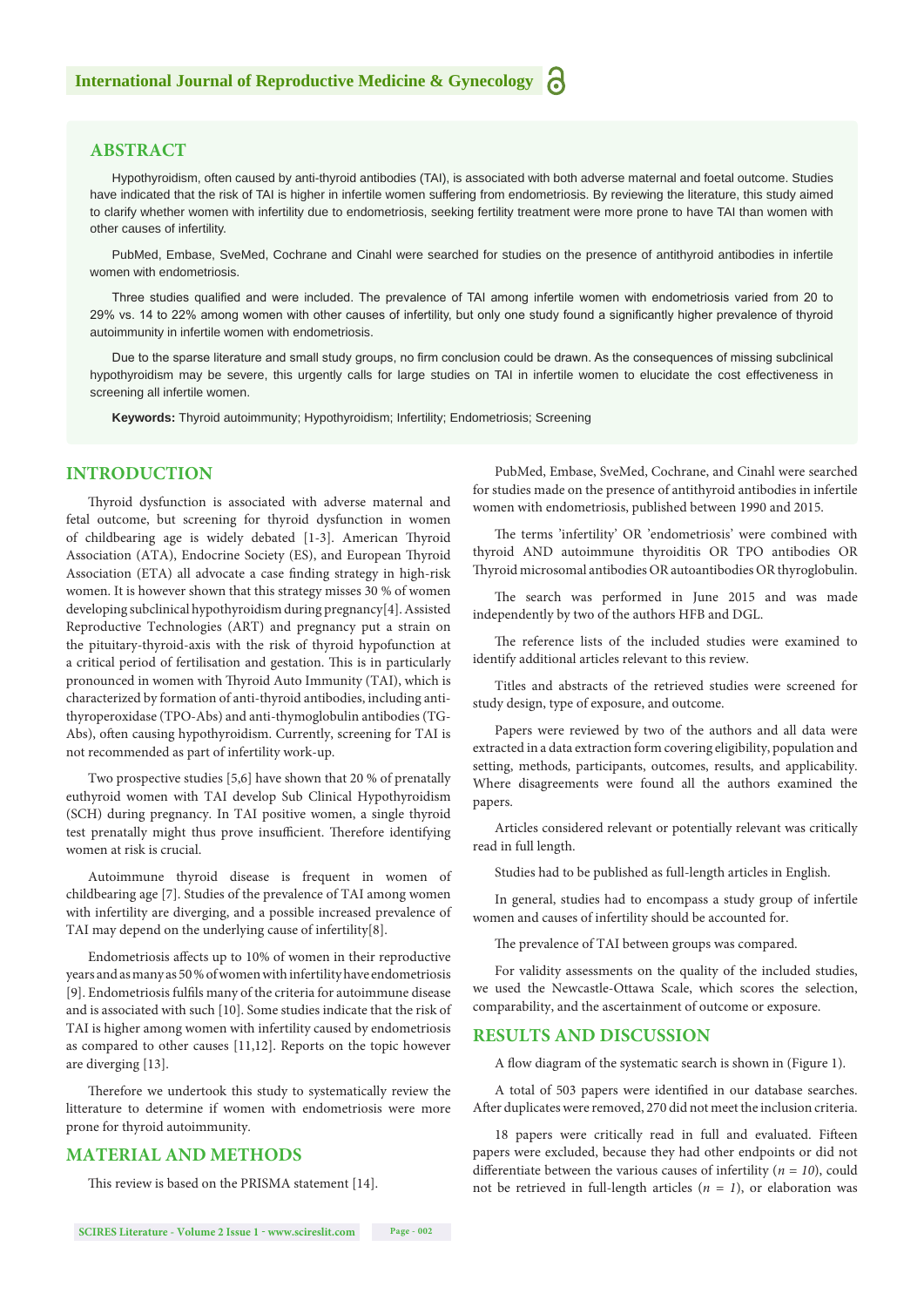

| Table 1: Summary and quality scores of the included studies. |                                                                                                                                                                                                                                          |                                                                                                                                                                  |                                                                                                                                                                                                                |
|--------------------------------------------------------------|------------------------------------------------------------------------------------------------------------------------------------------------------------------------------------------------------------------------------------------|------------------------------------------------------------------------------------------------------------------------------------------------------------------|----------------------------------------------------------------------------------------------------------------------------------------------------------------------------------------------------------------|
|                                                              | Poppe et al. 2002 (12)                                                                                                                                                                                                                   | Abalovich et al. 2007 (15)                                                                                                                                       | Unuane et al. 2013 (16)                                                                                                                                                                                        |
| Study<br>population                                          | Cases (n=438) women with various causes of infertility,<br>female infertility in 197, idiopathic infertility in 73.<br>Male infertility in 168<br>Controls (n=100) age matched healthy parous women                                      | Cases (n= 244) consulting on infertility.<br>Control (n=155) healthy fertile women.                                                                              | Cross-sectional analysis. Cases, infertile<br>women ( $n = 451$ ), fertile controls ( $n = 458$ )                                                                                                              |
| N                                                            | 270                                                                                                                                                                                                                                      | 244                                                                                                                                                              | 451                                                                                                                                                                                                            |
| <b>Endometriosis in</b><br>total infertile                   | 21/270=8%                                                                                                                                                                                                                                | $16/244 = 7%$                                                                                                                                                    | $65/451 = 14 \%$                                                                                                                                                                                               |
| <b>TAI</b> in total<br>infertile                             | 40/270=15%                                                                                                                                                                                                                               | 62/244=26%                                                                                                                                                       | $81/451 = 18%$                                                                                                                                                                                                 |
| <b>TAI</b> in infertile<br>women with<br>endometriosis       | $6/21 = 29%$                                                                                                                                                                                                                             | $4/16 = 25%$                                                                                                                                                     | $13/65 = 20 \%$                                                                                                                                                                                                |
| <b>TAI</b> in infertile<br>women without<br>endometriosis    | 34/249=14%                                                                                                                                                                                                                               | 58/228=22%                                                                                                                                                       | 68/386=18%                                                                                                                                                                                                     |
| <b>TAI</b> in fertile<br>controls                            | $8/100 = 8%$                                                                                                                                                                                                                             | Not reported                                                                                                                                                     | $60/458 = 13 %$                                                                                                                                                                                                |
| Outcome<br><b>Measures</b>                                   | Presence of TPO abs, serum TSH, and free T4.                                                                                                                                                                                             | Levels of TSH and TPO. Diagnose of<br>SH and pregnancy rate in hypothyroid<br>women in L4 treatment.                                                             | Thyroid dysfunction (serum TSH and T4)<br>and prescence of TAI (TPO and Tq- abs)                                                                                                                               |
| <b>Evidence level</b>                                        | $\mathbf{III}$                                                                                                                                                                                                                           | III                                                                                                                                                              | III                                                                                                                                                                                                            |
| <b>Results</b>                                               | Significantly higher prevalence of TPO abs in women with<br>endometriosis ( $p=0.016$ ). Significantly higher prevalence in<br>women with female infertility (all causes except idiopathic<br>included) compared to controls $(p=0.024)$ | TAI found in 25% of women with<br>endometriosis. Although not significant,<br>more women with female infertility were<br>found to have TAI compared to controls. | TAI (both TPO and/or Tg) in 13 women<br>with endometriosis. Significantly higher<br>prevalence in women with female<br>infertility (all causes except idiopathic<br>included) compared to controls $(p=0.047)$ |
| <b>NOS score</b>                                             | 5                                                                                                                                                                                                                                        | 4                                                                                                                                                                | 4                                                                                                                                                                                                              |
| Association                                                  | Strong                                                                                                                                                                                                                                   | Weak                                                                                                                                                             | Weak                                                                                                                                                                                                           |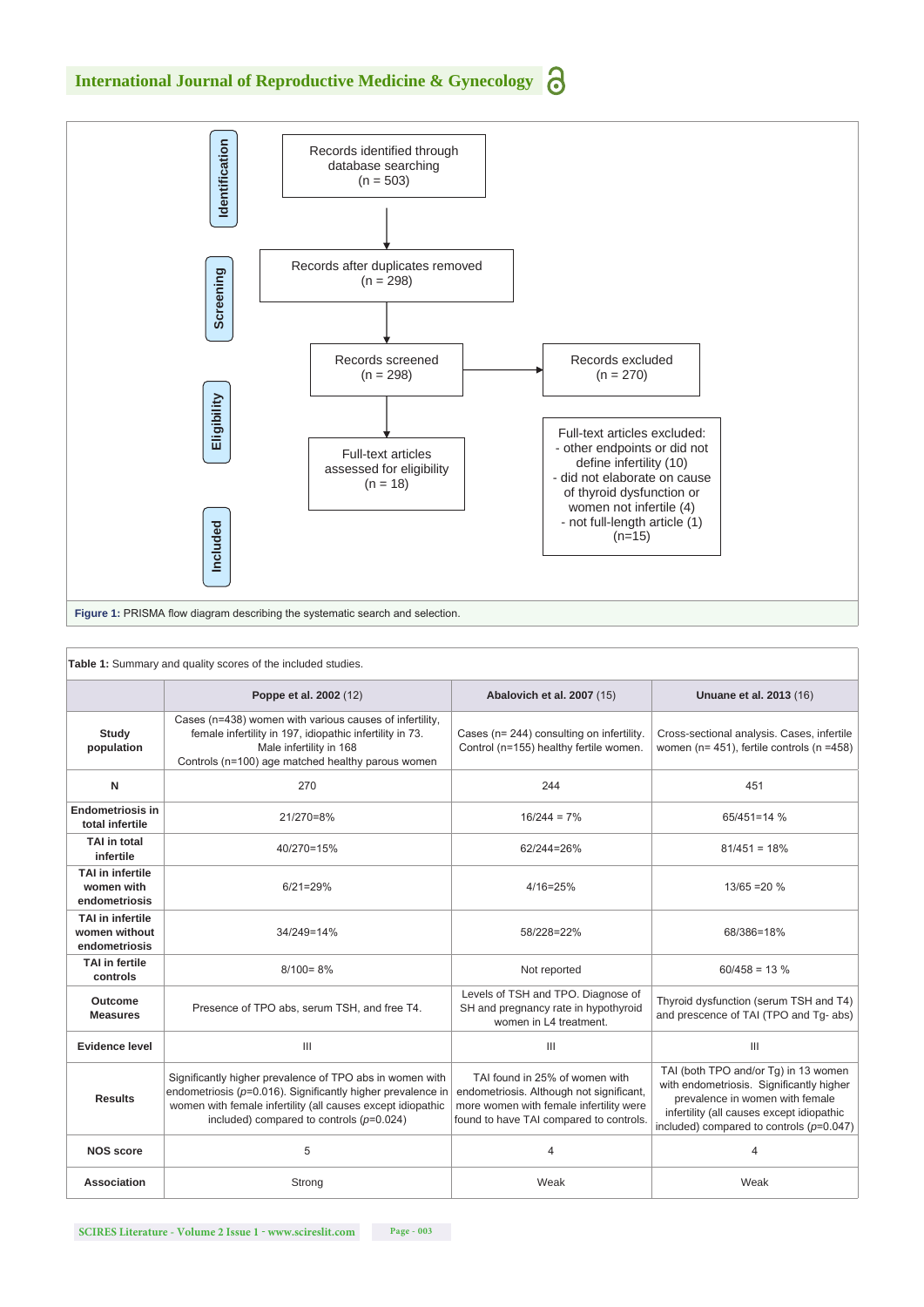#### **International Journal of Reproductive Medicine & Gynecology**

not made on whether the thyroid dysfunction was due to thyroid autoimmunity, or none of the women with endometriosis were reported infertile (*n=4*).

Three articles were found relevant for our review on the prevalence of TAI in infertile women with endometriosis.

An overview of the papers can be found in table 1 and below.

Poppe and Abalovich [12-15] reported TPO-Abs whereas Unuane [16] reported measures of both TG-Abs and TPO-Abs.

Poppet et al. [12] studied women with various causes of infertility and healthy controls to evaluate the prevalence of autoimmune thyroid disease. The women were consulting the Center for Reproductive Medicine in Brussels, Belgium.

There were 21 patients with endometriosis among the study group of 270 infertile women. Among infertile patients with endometriosis, prevalence of TAI was significantly higher compared to the remaining infertile women (29 % vs.14 %). The prevalence of TAI among the fertile control group was 8 %.

Abalovich et al. [15] determined the prevalence of TAI as well as different grades of subclinical hypothyroidism in a population of infertile women presenting at the Reproductive Section of the Endocrinology Division at the Hospital Carlos Durand, Buenos Aires.

Endometriosis was the cause of infertility in 16 of the 244 infertile women and TAI was observed in 25 % of these women. This prevalence was not significantly different from the prevalence of TAI among the remaining infertile women. The prevalence of TAI measured in a subgroup of the fertile controls was 15 %.

In women consulting for fertility treatment, Unuane et al. [16] reviewed the question of the potential added value of thyroglobulin antibodies in the detection of thyroid autoimmunity. In line with previous studies, the women were consulting a tertiary referral; Center for Reproductive Medicine, at the Universitair Ziekenhuis in Brussel, Belgium. Of the 451 infertile women, 65 had endometriosis.

The authors found that 20% of the women with endometriosis were TAI positive. Of these women 77% were positive for both types of antibodies, 15% had isolated TPO-Abs, and 8% had isolated TG-Abs.

In the group of infertile women without endometriosis, the prevalence of TAI was 19%. Among the fertile controls the prevalence was 13 %.

To screen or not to screen thyroid function in fertile women is being debated widely. A thyroid function test (thyrotropin) is recommended by endocrine societies as part of infertility work-up. However, there is no recommendation on screening for TAI.

Adverse fetal cognitive consequences of maternal hypothyroidism is well documented, and recent studies indicate a risk of abortion, reduced psycomotoric performance[17-19] and risk of preterm delivery in offspring of mothers with even Sub Clinical Hypothyroidism (SCH) and low-normal thyroid function[20]. Pregnancy puts a strain on the pituitary-thyroid-axis and it is accepted that presence of TAI increases risk of developing SCH or hypothyroidism during pregnancy. Despite reluctance to screen for TAI, guidelines from ATA, ETA and ES are unanimous considering the recommendation to take action on TAI in pregnant women; that is in TAI positive women to do regular thyroid function tests and in selected cases initiate levothyroxine treatment during pregnancy.

Studies have indicated that ART may burden thyroid function as well with the risk of thyroid hypofunction at a critical period of fertilisation and gestation. Presence of TAI negatively affects ovarian stimulation [21], and all together, this might call for a special attention towards the presence of TAI in infertile women seeking fertility treatment. Sharing similarities with autoimmune disease, endometriosis may be a condition of special concern in this regard.

Reviewing the literature we found only three studies on this topic. Prevalence of TAI among the fertile controls varied from 8 to 14 %. Prevalence of TAI among infertile without endometriosis varied from 14 to 22%, while the prevalence of TAI among infertile women with endometriosis varied from 20 to 29%. However, only one of these three studies found that the prevalence of TAI was significantly higher among the infertile patients with endometriosis.

#### **CONCLUSION**

Due to the sparse literature on the topic and small study groups, we were not able to draw any firm conclusions. However, the studies did demonstrate a high occurrence of TAI among infertile patients in general and especially in infertile women with endometriosis.

This might call for a special attention towards detecting TAI in infertile women, in case of which repeated measurements of thyroid function may be warranted.

#### **REFERENCES**

- 1. [De Groot L, Abalovich M, Alexander EK, Amino N, Barbour L, Cobin RH,](https://www.ncbi.nlm.nih.gov/pubmed/22869843)  [et al. Management of thyroid dysfunction during pregnancy and postpartum:](https://www.ncbi.nlm.nih.gov/pubmed/22869843)  [an Endocrine Society clinical practice guideline. The Journal of clinical](https://www.ncbi.nlm.nih.gov/pubmed/22869843)  [endocrinology and metabolism. 2012; 97: 2543-2565.](https://www.ncbi.nlm.nih.gov/pubmed/22869843)
- 2. [Horacek J, Spitalnikova S, Dlabalova B, Malirova E, Vizda J, Svilias I, et](https://www.ncbi.nlm.nih.gov/pubmed/20682632)  [al. Universal screening detects two-times more thyroid disorders in early](https://www.ncbi.nlm.nih.gov/pubmed/20682632)  [pregnancy than targeted high-risk case finding. European journal of](https://www.ncbi.nlm.nih.gov/pubmed/20682632)  [endocrinology / European Federation of Endocrine Societies. 2010; 163:](https://www.ncbi.nlm.nih.gov/pubmed/20682632)  [645-650.](https://www.ncbi.nlm.nih.gov/pubmed/20682632)
- 3. [Stagnaro-Green A, Abalovich M, Alexander E, Azizi F, Mestman J, Negro R,](https://www.ncbi.nlm.nih.gov/pubmed/21787128)  [et al. Guidelines of the American Thyroid Association for the diagnosis and](https://www.ncbi.nlm.nih.gov/pubmed/21787128)  [management of thyroid disease during pregnancy and postpartum. Thyroid](https://www.ncbi.nlm.nih.gov/pubmed/21787128)  [: official journal of the American Thyroid Association. 2011; 21: 1081-1125.](https://www.ncbi.nlm.nih.gov/pubmed/21787128)
- 4. [Vaidya B, Anthony S, Bilous M, Shields B, Drury J, Hutchison S, et al.](https://www.researchgate.net/publication/6761964_Detection_of_Thyroid_Dysfunction_in_Early_Pregnancy_Universal_Screening_or_Targeted_High-Risk_Case_Finding)  [Detection of thyroid dysfunction in early pregnancy: Universal screening or](https://www.researchgate.net/publication/6761964_Detection_of_Thyroid_Dysfunction_in_Early_Pregnancy_Universal_Screening_or_Targeted_High-Risk_Case_Finding)  [targeted high-risk case finding? The Journal of clinical endocrinology and](https://www.researchgate.net/publication/6761964_Detection_of_Thyroid_Dysfunction_in_Early_Pregnancy_Universal_Screening_or_Targeted_High-Risk_Case_Finding)  [metabolism. 2007; 92: 203-207.](https://www.researchgate.net/publication/6761964_Detection_of_Thyroid_Dysfunction_in_Early_Pregnancy_Universal_Screening_or_Targeted_High-Risk_Case_Finding)
- 5. [Glinoer D, Riahi M, Grun JP, Kinthaert J. Risk of subclinical hypothyroidism](https://www.ncbi.nlm.nih.gov/pubmed/8027226)  [in pregnant women with asymptomatic autoimmune thyroid disorders. The](https://www.ncbi.nlm.nih.gov/pubmed/8027226)  [Journal of clinical endocrinology and metabolism. 1994; 79: 197-204.](https://www.ncbi.nlm.nih.gov/pubmed/8027226)
- 6. [Negro R, Formoso G, Mangieri T, Pezzarossa A, Dazzi D, Hassan H.](https://www.ncbi.nlm.nih.gov/pubmed/16621910)  [Levothyroxine treatment in euthyroid pregnant women with autoimmune](https://www.ncbi.nlm.nih.gov/pubmed/16621910)  [thyroid disease: effects on obstetrical complications. The Journal of clinical](https://www.ncbi.nlm.nih.gov/pubmed/16621910)  [endocrinology and metabolism. 2006; 91: 2587-2591.](https://www.ncbi.nlm.nih.gov/pubmed/16621910)
- 7. [Jacobson DL, Gange SJ, Rose NR, Graham NM. Epidemiology and estimated](https://www.ncbi.nlm.nih.gov/pubmed/9281381)  [population burden of selected autoimmune diseases in the United States.](https://www.ncbi.nlm.nih.gov/pubmed/9281381)  [Clinical immunology and immunopathology. 1997; 84\(3\): 223-243.](https://www.ncbi.nlm.nih.gov/pubmed/9281381)
- 8. [Reimand K, Talja I, Metskula K, Kadastik U, Matt K, Uibo R. Autoantibody](https://www.ncbi.nlm.nih.gov/pubmed/11543855)  [studies of female patients with reproductive failure. Journal of reproductive](https://www.ncbi.nlm.nih.gov/pubmed/11543855)  [immunology. 2001; 51: 167-176.](https://www.ncbi.nlm.nih.gov/pubmed/11543855)
- 9. [Giudice LC. Clinical practice. Endometriosis. The New England journal of](https://www.ncbi.nlm.nih.gov/pubmed/20573927)  [medicine. 2010; 362: 2389-2398.](https://www.ncbi.nlm.nih.gov/pubmed/20573927)
- 10. [Eisenberg VH, Zolti M, Soriano D. Is there an association between](https://www.ncbi.nlm.nih.gov/pubmed/22330229)  [autoimmunity and endometriosis? Autoimmunity Reviews. 2012; 11: 806-](https://www.ncbi.nlm.nih.gov/pubmed/22330229) [814.](https://www.ncbi.nlm.nih.gov/pubmed/22330229)